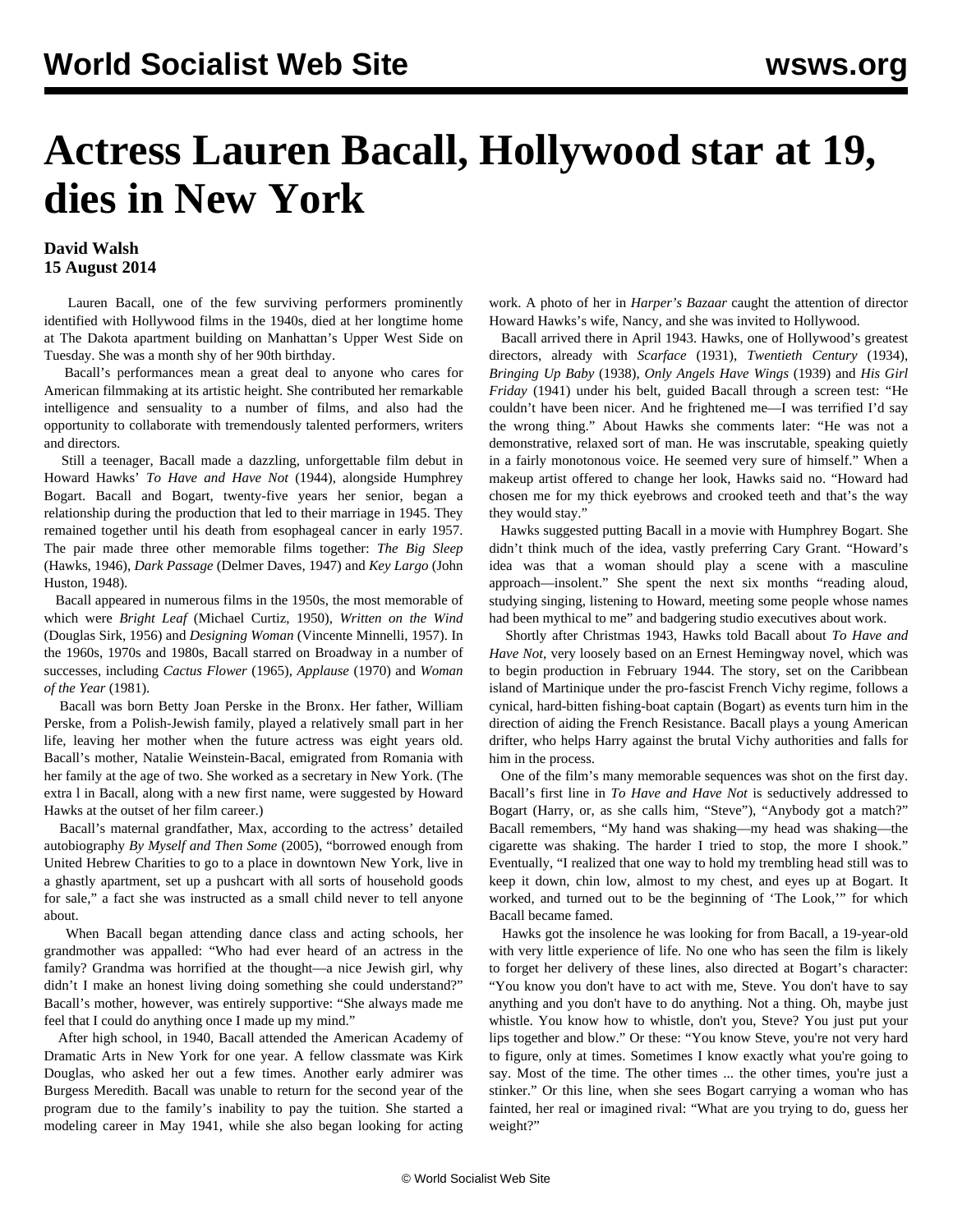An astonishing array of talent was involved in the production of *To Have and Have Not*, in addition to Hawks, Hemingway, Bogart and Bacall. Screenwriter Jules Furthman and novelist William Faulkner (who was often on the set) worked on the script. The supporting cast included Walter Brennan, Dan Seymour and French actor Marcel Dalio (who had prominent roles in two of Jean Renoir's greatest films, *Grand Illusion* [1937] and *The Rules of the Game* [1939]), an exile from fascism. (Peter Lorre, another European exile, a former member of Bertolt Brecht's acting troupe and a friend of Bogart's, was also often on the set.) Songwriter Hoagy Carmichael ("Stardust") sang and performed in the film, while an uncredited Franz Waxman composed the score, or parts of it.

 The story of the Bacall-Bogart romance is the stuff of Hollywood legend, and, in this case, at least until Bogart's untimely death, a relatively happy one. By all accounts, including, above all, her own, Bacall adored Bogart, and he reciprocated the affection. One thing troubled Bacall in the early days of their relationship and she had to work up her courage to ask, "Did it matter to him that I was Jewish? Hell, no [Bogart replied]—what mattered to him was me, how I thought, how I felt, what kind of person I was, not my religion. He couldn't care less—why did I even ask?"

 The couple next acted together in *The Big Sleep* (1946), also directed by Hawks, again for Warner Brothers, based on the Raymond Chandler novel about private detective Philip Marlowe (Bogart), another remarkable film.

 Bacall, in her autobiography, mentions in passing that whenever Jack or Harry Warner, or any other studio executive, "came on the set to see how the work was coming, Howard [Hawks] would stop shooting. He'd never make a fuss, never say a word. … When they left, he started again. Howard told me that whenever a producer walked on a Jack [John] Ford set, Ford would go to his dressing room until they'd gone. … Howard told Bogie and me that Warner was an incredible monster to deal with."

 Bogart and Bacall appeared for a third time in another Warner Brothers film, *Dark Passage* (1947), directed by Delmer Daves, about a man framed up for the murder of his wife. After escaping from prison and undergoing plastic surgery, he sets out to find the real killer, with the help of Bacall's character. The film is occasionally foolish, but, in its own way, quite intense and disturbing. It has a "happy" ending that the censors did not approve of at all.

 In *Key Largo* (1948), directed by John Huston, based on a Maxwell Anderson play, Bogart plays an ex-serviceman who arrives at a hotel in the Florida Keys to pay a visit to the widow (Bacall) of a friend who served under him during the war. Another guest at the hotel turns out to be a notorious gangster, Johnny Rocco (Edward G. Robinson), who takes over the place along with the underlings, while he waits for his associates from Miami. Lionel Barrymore, Thomas Gomez and Claire Trevor are also memorable in the film, which suggests that postwar America may not be a paradise, with corrupt parasites like Rocco prepared to take up where they left off before the war.

 By the time of *Key Largo* 's release, in July 1948, the anti-communist purges were well under way in Hollywood. Bogart and Bacall would play a fairly prominent role in those events.

 In her autobiography, Bacall presents herself as nothing more than a lifelong Democrat. "Franklin Roosevelt was my god—my father, my grandfather, my true hero. I grew up with him." And while many Hollywood figures on the left retroactively "reinvented" themselves as no more than liberals in the aftermath of the witch-hunts, either through selfpreservation or self-delusion, it's possible that Bacall is telling the truth. (She later became a good friend of Democratic presidential candidate Adlai Stevenson, and was an acquaintance as well of various Kennedys.) In any event, in the mid-1940s, Bogart and she traveled in generally leftwing circles, including well-known supporters or members of the Communist Party, a significant force in Hollywood at the time.

 During the war, the American film industry had churned out a number of pro-Stalinist films, in line with the US-Soviet military alliance. Once the Cold War began, however, the mood and conditions changed rapidly and dramatically. In October 1947, the House Un-American Activities Committee (HUAC) began hearings on "subversion" in Hollywood. After several days of testimony from anti-communist figures, the committee began questioning "unfriendly" witnesses, including well-known members of the Communist Party, the group that became known as the Hollywood Ten.

 In *By Myself and Then Some*, Bacall presents a rather brief and sanitized version of the purges and her and Bogart's role in the events. She writes of the period, "There was now a blacklist alive in Hollywood—some of the most talented and creative writers, directors, and a few actors were deprived of the right to work, though they were guilty of nothing."

 She goes on: "Some of us Democrats began talking it about among ourselves," and refers to a meeting at the home of Ira Gershwin attended by "Judy Garland, Eddie [Edward G.] Robinson, Burt Lancaster, Willie [William] Wyler, Billy Wilder, John Huston, Philip Dunne, Harry Kurnitz, Danny Kaye, Gene Kelly, Bogie and me, and many, many more. It was the birth of the Committee for the First Amendment. After various people rose to speak, it was agreed that a formal petition must be drawn up and sent to Washington." The petition was signed by 500 individuals.

 A group, including Bogart, Bacall, Huston, Gershwin, Kelly, John Garfield, Richard Conte and others, eventually flew to Washington to witness the ongoing HUAC hearings and register their protest. In a statement, Bogart declared, "This has nothing to do with Communism. It's none of my business who's a Communist and who isn't … I am an outraged and angry citizen who feels that my civil liberties are being taken away from me and that the Bill of Rights is being abused."

 The verbal violence of the committee attack on Communism, the increasing media hostility and the terror of studio executives lest the industry be tarnished by accusations of left-wing ideology combined to chasten the Hollywood liberals. Bacall simply says, "We left Washington still caring as much, but with a bit of the wind taken out of our sails."

 The campaign against the blacklist limped on for a while. Bacall and Bogart were among those who participated in a national radio broadcast on November 26, 1947, "Hollywood Fights Back." Bacall told her audience, "This is Bacall. Have you seen CROSSFIRE yet? [the 1947 film dealing with anti-Semitism, directed by Edward Dmytryk and written by Adrian Scott, both CP members] Good picture? … The American people have awarded it four stars, but the Un-American *Committee* gave the men who made it three subpoenas."

 In her book, Bacall writes, "It was suggested to Bogie that he issue a statement saying he was not a Communist and had no sympathy for Communists, and denouncing the unfriendly witnesses. This he refused to do." It may be strictly true that Bogart didn't make such a statement *immediately following* the Washington visit, but in the March 1948 edition of *Photoplay* magazine, Bacall appeared alongside Bogart in a photograph at the end of an utterly shameful article written by him [or perhaps some studio flunkey] entitled ["I'm No Communist.](https://docs.google.com/document/d/1khEGRvkO_nTSne4jDqCdtJ9aCXcPjhQaxVMExAVE_pk/preview?pli=1)"

 Bogart's horrible piece, which, unfortunately, was all too typical of its time, read in part, "In the final analysis, this House Committee probe has had one salutary effect. It cleared the air by indicating what a minute number of Commies there really are in the film industry. Though headlines may have screamed of the Red menace in movies, all the wind and fury actually proved that there's been no Communism injected on America's movie screens." Bogart cited his own earlier comment, "I'm about as much in favor of Communism as J. Edgar Hoover."

 As disgraceful as this was, it is a sad fact that in one form or another, virtually every actor, writer and director with a "left" past or reputation had to go through this vile and humiliating process of "clearing" him- or herself in order to proceed with his or her career.